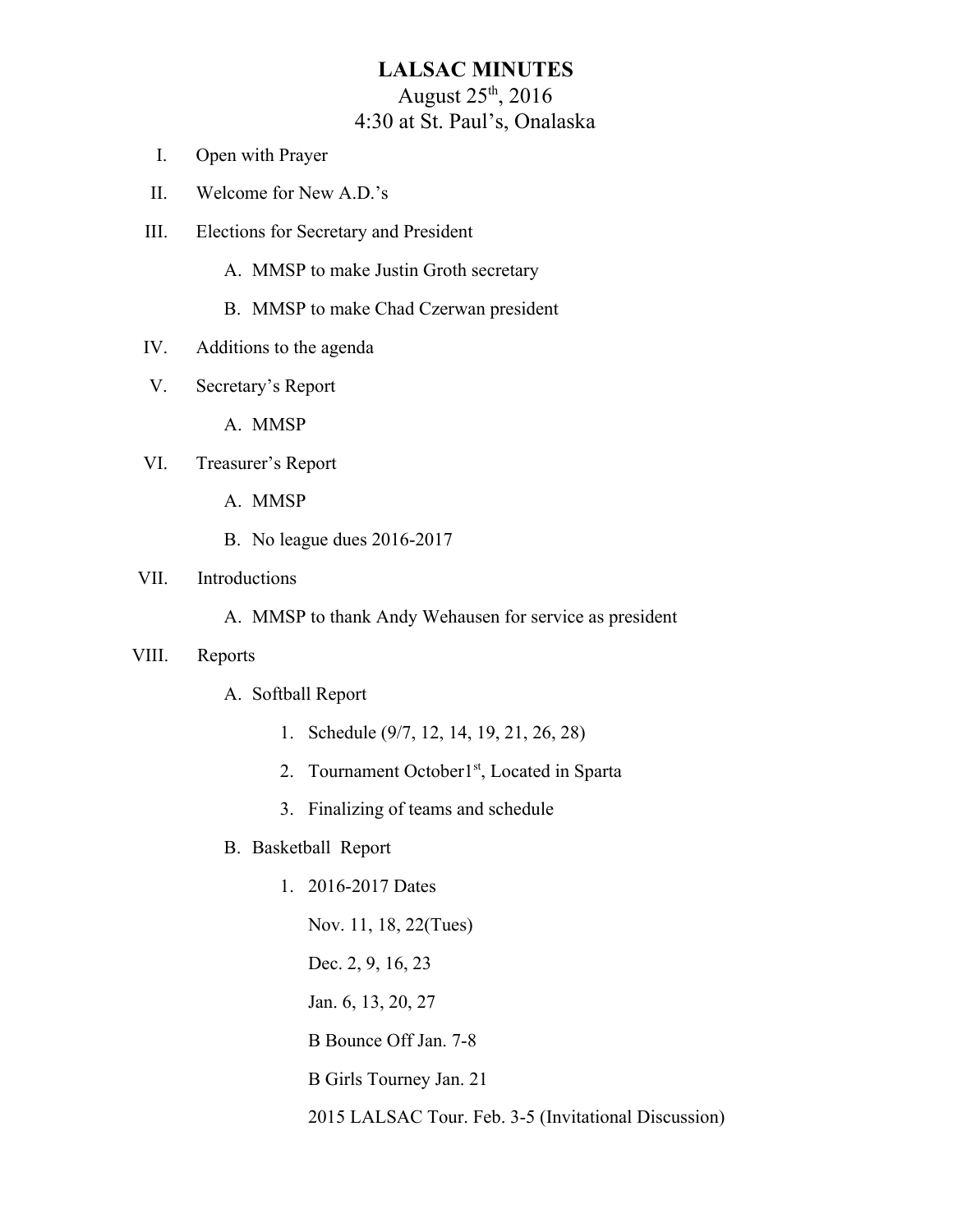- 2. Schools who don't have teams for this year
	- a) No MCG
	- b) Bangor A&B Boys only
	- c) Stoddard A Boys, B Girls
	- d) Winona No A Boys
	- e) CSJ A Boys, A Girls, B Boys
	- f) All other schools All 4 teams
- 3. Officials
	- a) Kip Wilson Crew for LALSAC Tourney
- C. Volleyball Report
	- 1. 2017 Dates
		- 3/18
		- 3/25
		- 4/1 Tournament
	- 2. Rule Changes/General Changes
- D. Track Report
	- 1. Meet Date May 6th
	- 2. First Lutheran Invitational 4/25 (Tuesday)

## IX. Old Business

- A. Junior Knights Sports
	- 1. Evaluate M/W game change
	- 2. Junior Knight Cross Country discussion
- B. Alternative Schedule for next sports season
	- 1. Committe to review alternative schedule (Chad, Becky, Pat, Andy)
- C. Committee Realignment Changes
	- 1. Nodine to Track and Immanuel to Volleyball
- D. Extra games for sports with outside the area Lutheran Schools
	- 1. Dave Leonard St. Mark's Eau Claire
	- 2. Resurrection Rochester